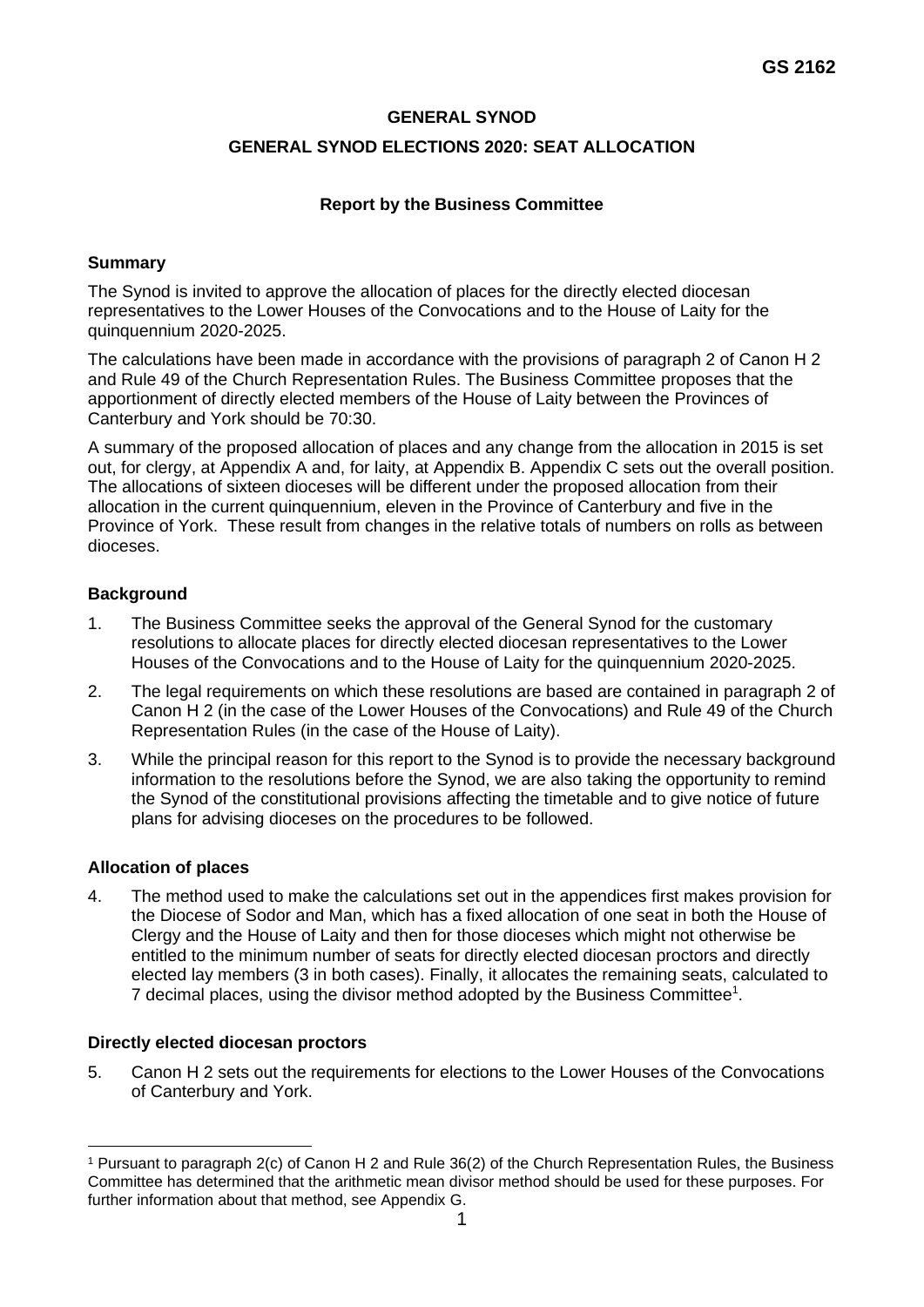- 6. For the purposes of these calculations we asked dioceses to provide us with the number of electors on the Register of Convocation Electors as at 31 July 2019, using the categories of electors set out in Canon H 2.4<sup>2</sup>. The Dioceses of Derby, Gloucester, Norwich, Sodor and Man, and Southwell and Notts did not provide a number and the figures used have been derived from the data available from the Research & Statistics Department for 2018.
- 7. The Canon provides for a maximum number of proctors to be specially and directly elected for each Province: 133 in the case of the Province of Canterbury; and 58 in the case of the Province of York. For the purposes of these calculations, there need to be subtracted from those totals the *specially* elected proctors, who are: the Deans (Canterbury – 3; York – 2); and the Dean of Jersey *or* the Dean of Guernsey (Canterbury – 1). This leaves maximum totals of 129 *directly* elected proctors in the Province of Canterbury and 56 in York to be divided amongst the dioceses of each Province (in effect the same 70/30 split as pertains by default to the House of Laity under Rule 49(4) of the Church Representation Rules – see below).
- 8. **It is proposed** that, as in the past, the maximum number of directly elected proctors permitted within the provisions of Canon H 2 be elected so that the total number of members of the House of Clergy is not reduced and so that the Lower House of the Convocation of York continues to have a viable number of members.
- 9. Canon H 2.2(b) provides that no diocese should have fewer than 3 directly elected proctors. The only exception to this is the Diocese of Sodor and Man, which has only 1 directly elected proctor.
- 10. The Synod is required under Canon H 2 to determine the proportion that the number of proctors to be elected for each diocese bears to the number of electors in the dioceses. On the basis that the total number of clergy to be elected by each Province is as set out in paragraph 7, **it is proposed** that the Synod determine the proportions as 129:8,885 in the case of the Province of Canterbury. The calculation for the Province of York excludes the 27 electors in the Diocese of Sodor and Man since that has a fixed allocation of 1 place and is, therefore, 55:2,886.
- 11. On the basis proposed above, **Appendix A** shows the number of directly elected diocesan proctors to be elected by the dioceses in each Province in 2020.
- 12. These recommendations mean that the average number of electors per directly elected proctor has reduced somewhat since 2015, as shown in the table below:

In relation to category (e), the reference to a deanery synod is to be read, in relation to the Diocese in Europe, as including a reference to an archdeaconry synod and, in the case of the Diocese of Sodor and Man, as a reference to the diocesan synod.

<sup>2</sup> They are:

<sup>(</sup>a) all clerks in holy orders exercising the office of Assistant Bishop in the electoral area;

<sup>(</sup>b) all archdeacons holding office in the area;

<sup>(</sup>c) all clerks in holy orders beneficed in the area;

<sup>(</sup>d) all clerks in holy orders holding office in a cathedral church in the area or, in the case of the Province of Canterbury, either of the two collegiate churches of St Peter, Westminster and St George, Windsor; and

<sup>(</sup>e) all clerks in holy orders licensed under seal by the bishop of the diocese and all clerks in holy orders who are members of a deanery synod in the area and have written permission from the bishop of the diocese to officiate within that diocese

but excluding members of the House of Bishops of the diocesan synod, deans, members of the religious communities and, in the case of the Province of Canterbury, the Armed Forces chaplains and the Chaplain General of Prisons.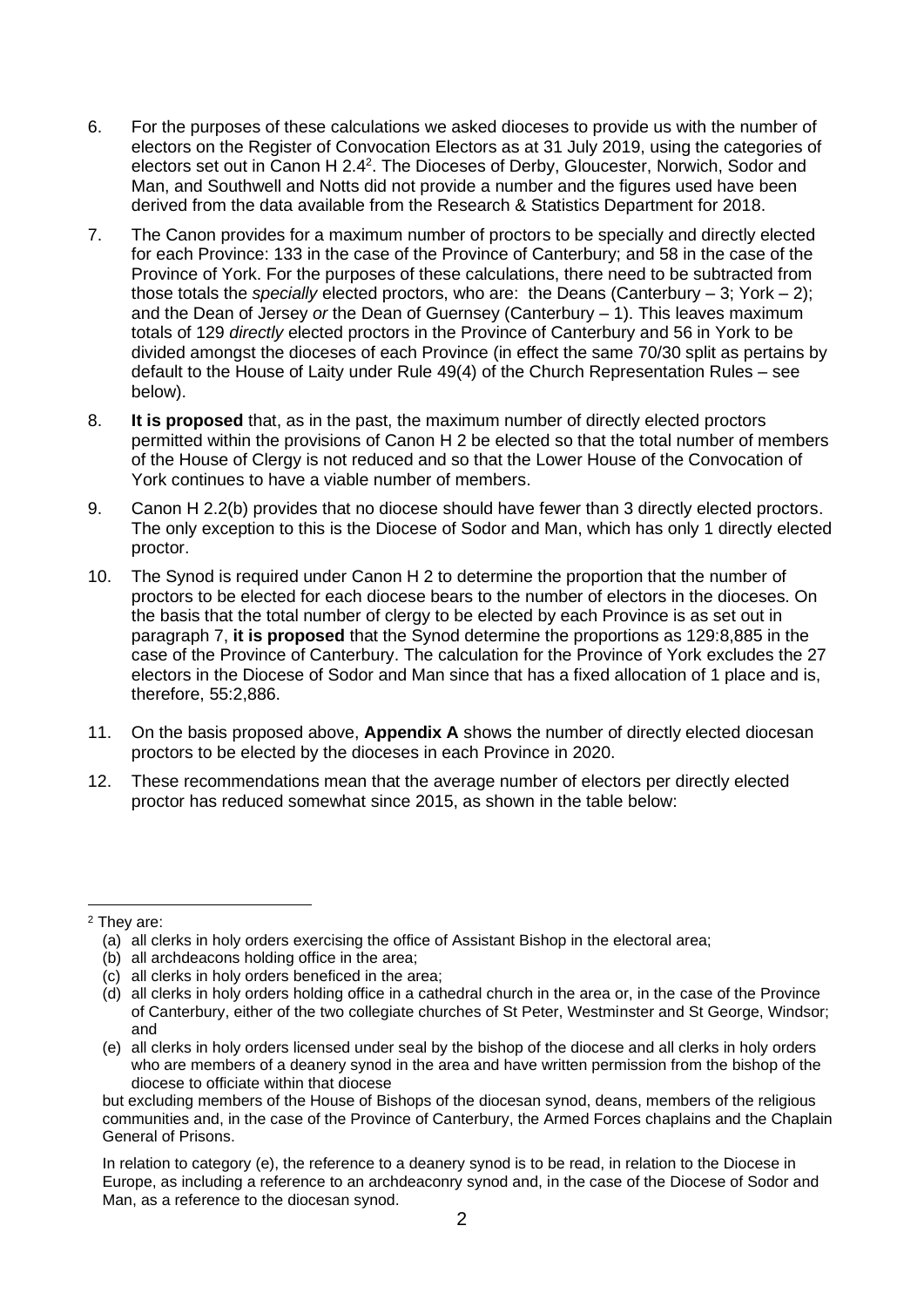|                                                                                                               | Canterbury       | York<br>(excluding Sodor & Man) | <b>Both Provinces</b><br>(including Sodor & Man) |
|---------------------------------------------------------------------------------------------------------------|------------------|---------------------------------|--------------------------------------------------|
| <b>Number of Convocation Electors</b><br>(2015 figures in brackets)                                           | 8,885<br>(9,200) | 2,886<br>(3, 142)               | 11,798<br>(12, 366)                              |
| Average number of electors to be<br>represented by one directly elected<br>proctor (2015 figures in brackets) | 69<br>(71)       | 52<br>(57)                      | 64<br>(67)                                       |

#### **Directly elected diocesan lay representatives**

- 13. Rule 49 of the Church Representation Rules sets out the requirements in respect of elections to the House of Laity.
- 14. For the purposes of these calculations, we have used the numbers on electoral rolls of parishes as at 31 July 2019 provided to us by the dioceses. For six dioceses, however, the figures provided to the Research and Statistics Department for 2018 (Coventry, Europe, Gloucester, Leicester, Peterborough and Sodor and Man) were used.
- 15. In addition, Rule 49(5b) now requires the number of names on the mission initiative rolls for a diocese to be included in the calculations. Nine dioceses provided the numbers on their mission initiative rolls. These were Birmingham, Coventry, Exeter, Guildford, Leeds, London, Sheffield, Truro and York.
- 16. Rule 49(1) sets the maximum numbers for directly and specially elected members of the House of Laity at 195. Two *specially* elected members need to be deducted from the total for the Province of Canterbury (i.e. those to be elected from the Channel Islands under the provisions of the Channel Islands (Representation) Measure 1931).
- 17. Rule 49(4) provides that the proportion of the directly elected members is, as nearly as possible, to be 70 to 30 between the Province of Canterbury and the Province of York; or, if the Synod resolves otherwise, in some other proportion specified by that resolution.
- 18. Rule 49(5) requires that the number of directly elected members to be elected for each diocese be as nearly as possible proportionate to the total of (a) the number of names on the electoral rolls in that diocese and (b) the number of names on the mission initiative rolls for mission initiatives in that diocese.
- 19. If the proportion of the directly elected members continues, as nearly as possible, to be divided 70 to 30 between the Province of Canterbury and the Province of York (with the maximum total number of directly elected lay members permitted within the provisions of Rule 49 (i.e. 193) being elected) the apportionment would be 135 directly elected members for the Province of Canterbury and 58 for the Province of York.
- 20. Rule 49(2) provides that no diocese shall have fewer than 3 directly elected members. The only exception to this provision is the Diocese of Sodor and Man, which has a fixed allocation of 1 place.
- 21. **Appendix B** shows the number of directly elected lay members that would be elected by the dioceses in each Province in 2020 based on a 70:30 apportionment between the Provinces.
- 22. In Appendix B, the total number of seats allocated to each Province has been divided between the dioceses of the province as nearly as possible in proportion to the number of names on the electoral and mission initiative rolls of each diocese. (The number for the diocese of Winchester has been calculated without reference to the electors in the deaneries of Jersey and Guernsey as the representatives of the Channel Islands are elected separately.)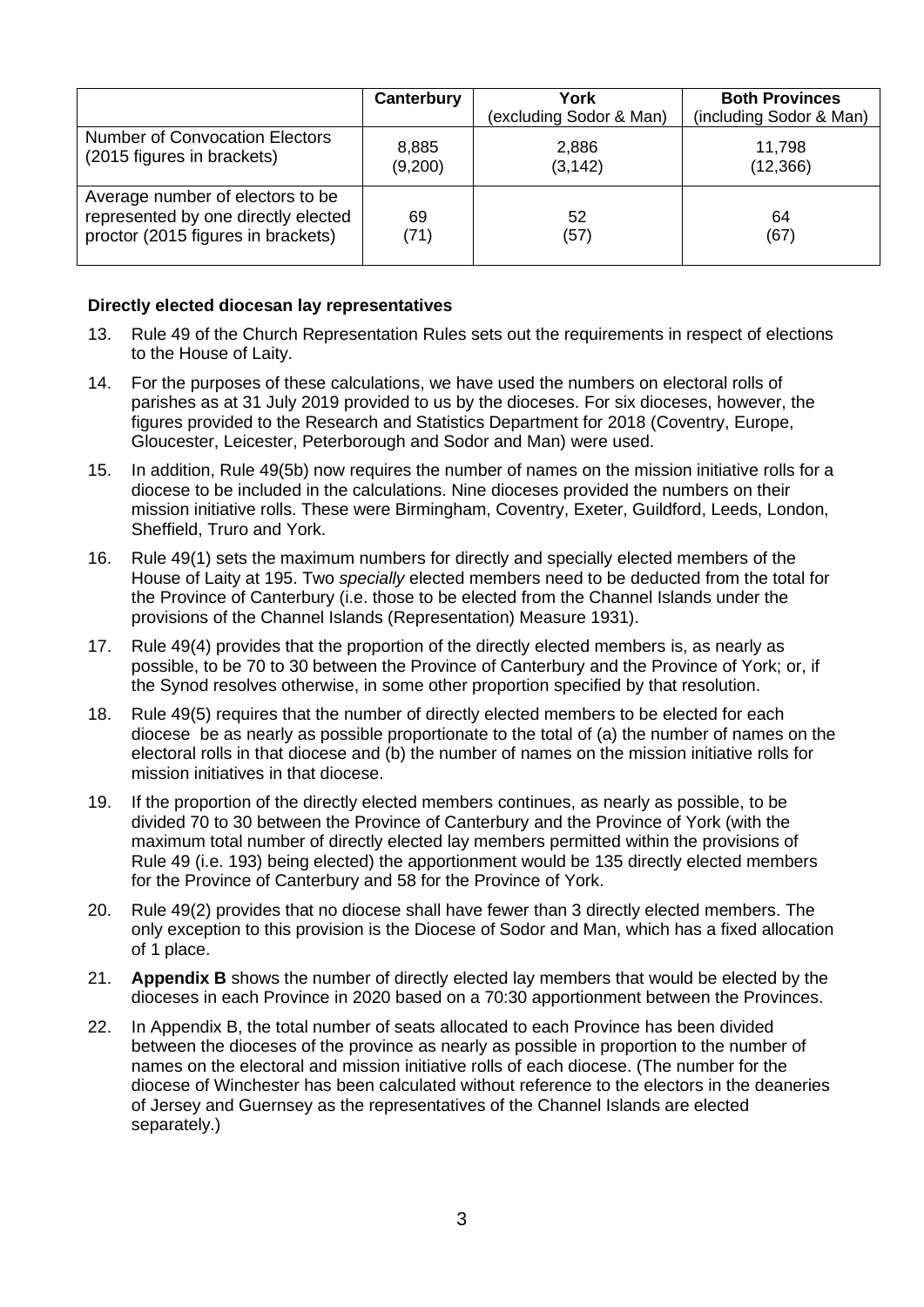23. The impact of these recommendations upon the average number of persons to be represented by one member is set out in the following table:

|                                                                                                                                                                          | <b>Canterbury</b>     | York<br>(excluding Sodor & Man) | <b>Both Provinces</b><br>(including Sodor &<br>Man) |
|--------------------------------------------------------------------------------------------------------------------------------------------------------------------------|-----------------------|---------------------------------|-----------------------------------------------------|
| Number of persons on<br><b>Church Electoral Rolls and</b><br><b>Mission Initiative Rolls</b><br>$(2015$ figures $-$ for Church<br>Electoral Rolls only - in<br>brackets) | 689,763<br>(773, 022) | 224,951<br>(270, 776)           | 916, 714<br>(1,046,007)                             |
| Average number of such<br>persons to be represented<br>by one member, allocated<br>at 70:30                                                                              | 5,109<br>(5,769)      | 3,947<br>(4,669)                | 4,750<br>(5, 419)                                   |

- 24. The Diocese of Sodor and Man is excluded from this calculation due to its fixed allocation.
- 25. The present and proposed future representation of each diocese in both the House of Clergy and the House of Laity is shown in **Appendix C** and the proposed total composition of the Synod is shown in **Appendix D**.
- 26. **Appendix E** shows the number of directly elected lay members that would be elected by the dioceses in each Province in 2020 based on a 75:25 apportionment between the Provinces, should Synod so resolve. The alternative of 75:25 has been identified as it reflects the respective numbers on the rolls for the Provinces of Canterbury and York.

## **Timetable and conduct of elections**

- 27. The timetable for the elections to the Convocations will ultimately depend on the contents of the Royal Writs dissolving the present Convocations and summoning new ones. The General Synod is automatically dissolved when the Convocations are dissolved. Therefore, the expectation is that the same timetable will apply to both the elections to the new Convocations and the elections to the House of Laity.
- 28. Rule 52 of the Church Representation Rules provides that, subject to any directions of the General Synod or the Presidents, elections to the House of Laity shall be held during the three months immediately following the dissolution of the General Synod. We would expect dissolution of the Synod to take place on or very shortly after Tuesday 14 July 2020.
- 29. The Clerk to the Synod will circulate a provisional timetable to dioceses on this basis and this is included at **Appendix F**.
- 30. Updated versions of the guidance booklets *Election Rules of the Three Houses*; *General Synod Elections 2020*; and *Guide to the Single Transferable Vote Regulations* will be published shortly. A conference for presiding officers, diocesan registrars and others will take place on 2nd March 2020 at Church House.

## **Recommendations**

- 31. It is recommended that the Synod pass the following resolutions.
	- i. The total number of proctors in Convocation to be directly elected from the dioceses in each Province in 2020 is 129 for the Province of Canterbury and 56 for the Province of York with the proportion of directly elected proctors to the number of qualified electors in the dioceses being determined as 129 : 8,885 in the case of the Province of Canterbury and 55 : 2,886 in the case of the Province of York, the numbers to be elected for each diocese being those set out at Appendix A of GS 2162.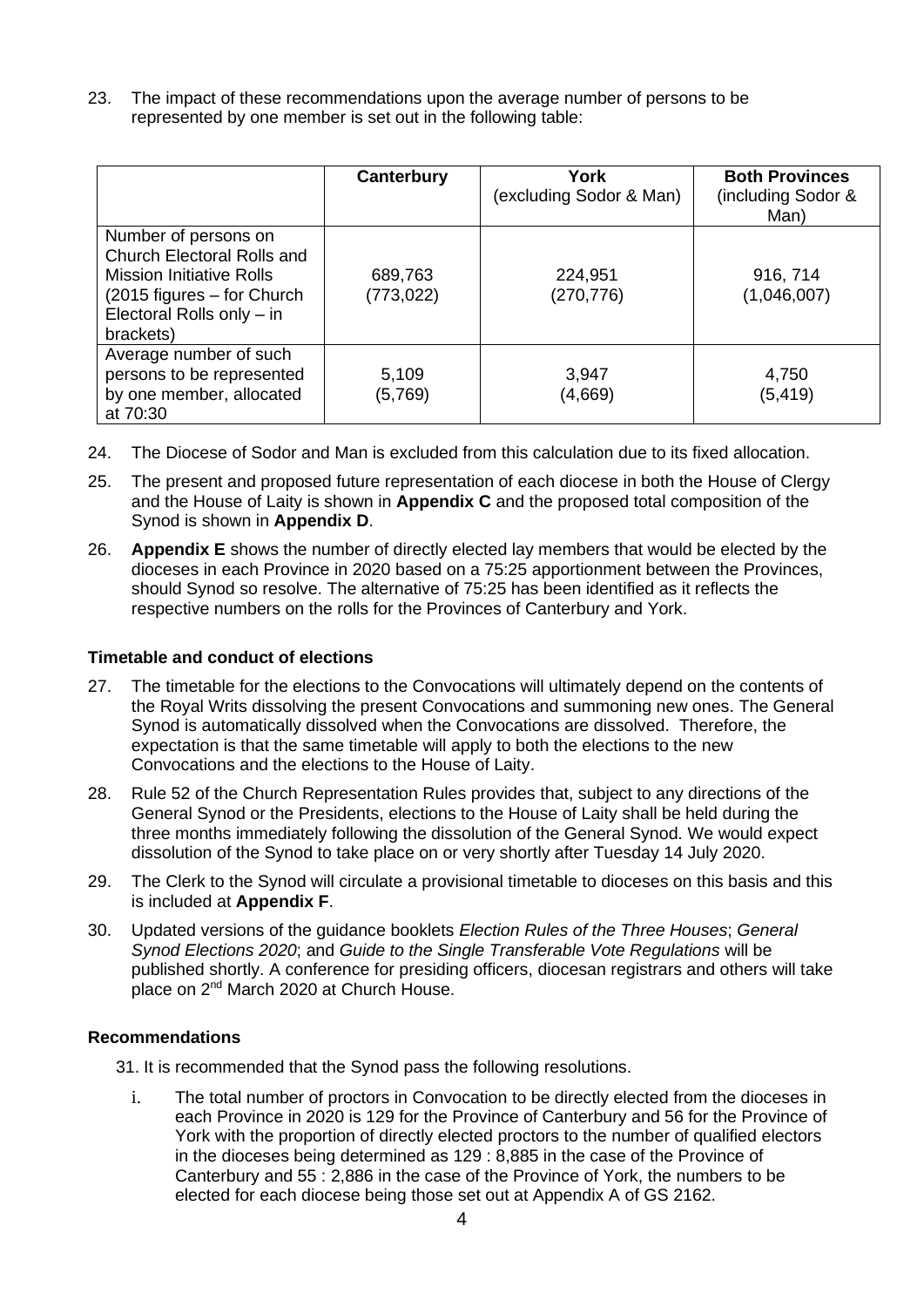ii. The total number of members of the House of Laity to be directly elected in 2020 is 193, apportioned between the Provinces in the proportion that is as close as possible to 70 to 30, so that 135 members are to be elected in the Province of Canterbury and 58 members elected in the Province of York, the numbers to be elected for each diocese being those set out at Appendix B of GS 2162.

> The Revd Canon Sue Booys Chair, Business Committee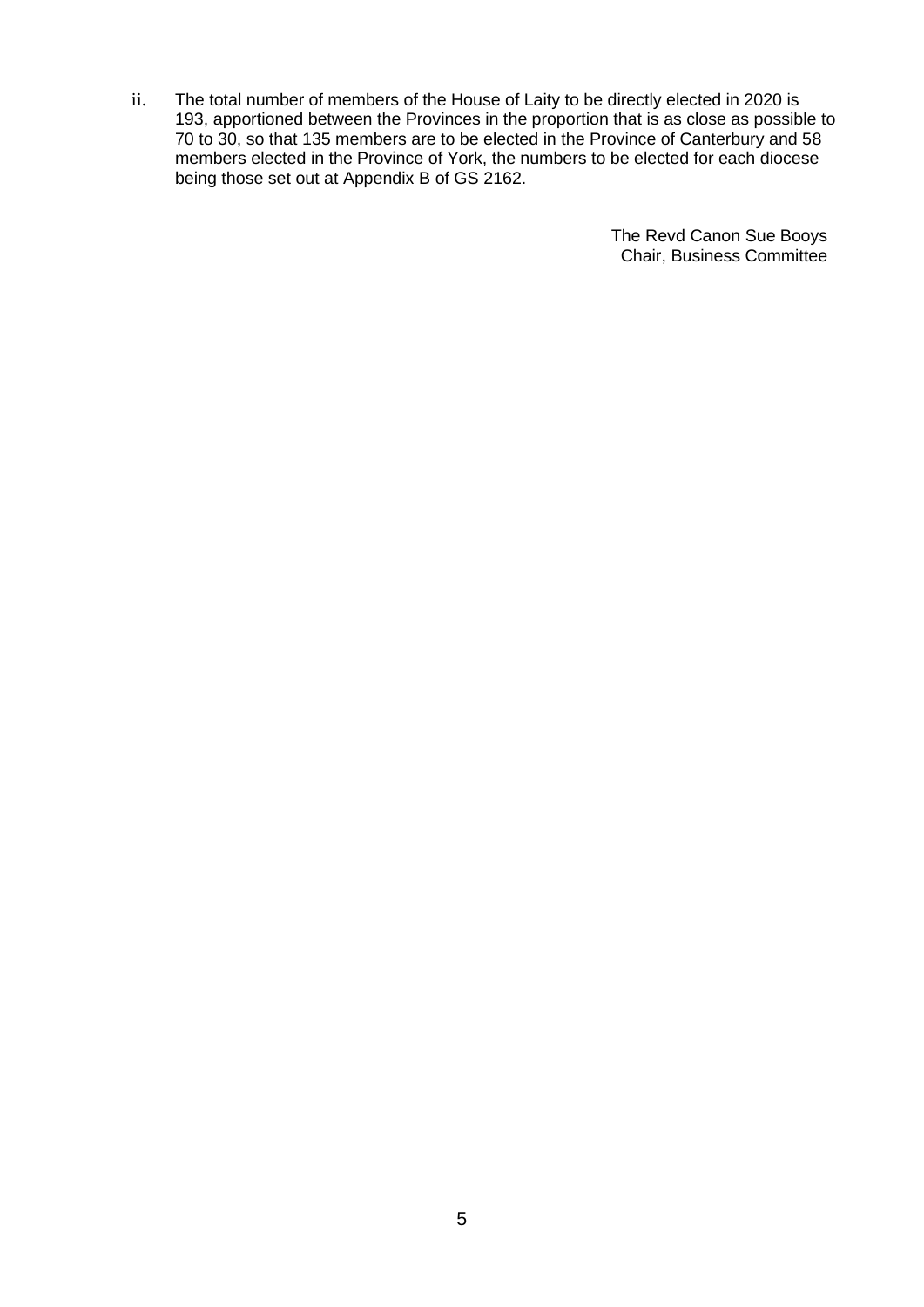# **Appendix A**

## **Proctorial elections 2020**

# **Number of proctors to be elected for each diocese**

| <b>Diocese</b>          | <b>Number of</b><br>electors<br>2014 | <b>Number</b><br>of elected<br>proctors<br>2015 | <b>Number of</b><br>electors<br>2019 | <b>Number of</b><br>proctors to<br>be elected<br>2020 | Change |
|-------------------------|--------------------------------------|-------------------------------------------------|--------------------------------------|-------------------------------------------------------|--------|
|                         |                                      |                                                 |                                      |                                                       |        |
| Bath & Wells            | 336                                  | 4                                               | 299                                  | 4                                                     |        |
| Birmingham              | 212                                  | 3                                               | 141                                  | $\overline{\mathbf{3}}$                               |        |
| <b>Bristol</b>          | 220                                  | 3                                               | 206                                  | 3                                                     |        |
| Canterbury              | 217                                  | 3                                               | 175                                  | 3                                                     |        |
| Chelmsford              | 518                                  | $\overline{7}$                                  | 481                                  | $\overline{7}$                                        |        |
| Chichester              | 407                                  | 5                                               | 405                                  | 6                                                     | $+1$   |
| Coventry                | 190                                  | 3                                               | 187                                  | 3                                                     |        |
| Derby                   | 254                                  | 3                                               | 219                                  | $\overline{\mathbf{3}}$                               |        |
| <b>Ely</b>              | 279                                  | $\overline{4}$                                  | 303                                  | 4                                                     |        |
| Europe                  | 144                                  | 3                                               | 144                                  | 3                                                     |        |
| Exeter                  | 326                                  | $\overline{4}$                                  | 332                                  | 5                                                     | $+1$   |
| Gloucester              | 231                                  | 3                                               | 205                                  | 3                                                     |        |
| Guildford               | 324                                  | $\overline{\mathcal{A}}$                        | 305                                  | $\overline{\mathbf{4}}$                               |        |
| Hereford                | 171                                  | 3                                               | 166                                  | 3                                                     |        |
| Leicester               | 193                                  | 3                                               | 185                                  | $\overline{\mathbf{3}}$                               |        |
| Lichfield               | 428                                  | 6                                               | 434                                  | 6                                                     |        |
| Lincoln                 | 276                                  | $\overline{4}$                                  | 264                                  | 3                                                     | $-1$   |
| London                  | 785                                  | 11                                              | 839                                  | 12                                                    | $+1$   |
| Norwich                 | 287                                  | $\overline{\mathcal{A}}$                        | 263                                  | 3                                                     | $-1$   |
| Oxford                  | 670                                  | $\boldsymbol{9}$                                | 769                                  | 11                                                    | $+2$   |
| Peterborough            | 219                                  | 3                                               | 193                                  | 3                                                     |        |
| Portsmouth              | 167                                  | 3                                               | 163                                  | $\mathbf{3}$                                          |        |
| Rochester               | 266                                  | 4                                               | 263                                  | 3                                                     | $-1$   |
| St Albans               | 366                                  | 5                                               | 350                                  | 5                                                     |        |
| St Eds & Ips            | 200                                  | 3                                               | 221                                  | 3                                                     |        |
| Salisbury               | 372                                  | 5                                               | 321                                  | 4                                                     | $-1$   |
| Southwark               | 538                                  | $\overline{7}$                                  | 531                                  | $\overline{7}$                                        |        |
| Truro                   | 148                                  | 3                                               | 135                                  | 3                                                     |        |
| Winchester <sup>1</sup> | 291                                  | $\overline{4}$                                  | 243                                  | $\mathbf{3}$                                          | $-1$   |
| Worcester               | 165                                  | 3                                               | 143                                  | 3                                                     |        |
|                         |                                      |                                                 |                                      |                                                       |        |
|                         | 9,200                                | 129                                             | 8,885                                | 129                                                   | 0      |

<sup>1</sup> This figure excludes the Dean of Jersey or Guernsey (as the case may be), who is not elected.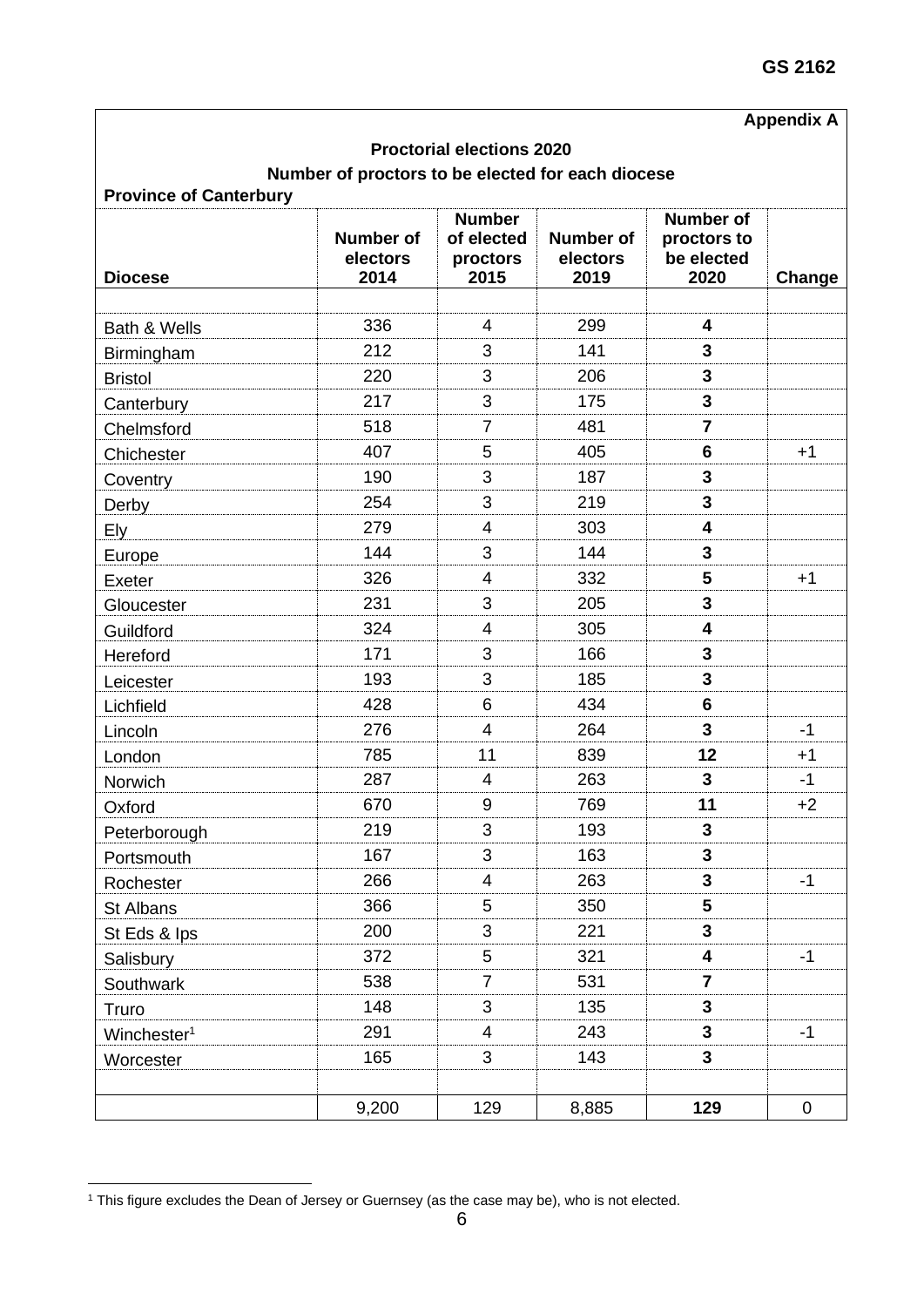| <b>Diocese</b>         | Number of<br>electors<br>2014 | Number of<br>elected<br>proctors<br>2015 | Number of<br>electors<br>2019 | Number of<br>proctors to<br>be elected<br>2020 | Change |
|------------------------|-------------------------------|------------------------------------------|-------------------------------|------------------------------------------------|--------|
|                        |                               |                                          |                               |                                                |        |
| <b>Blackburn</b>       | 270                           | 5                                        | 249                           | 5                                              |        |
| Carlisle               | 180                           | 3                                        | 128                           | 3                                              |        |
| Chester                | 353                           | 6                                        | 325                           | $6\phantom{1}6$                                |        |
| Durham                 | 252                           | 5                                        | 247                           | 5                                              |        |
| Leeds                  | 563                           | 10                                       | 456                           | $\boldsymbol{9}$                               | $-1$   |
| Liverpool              | 289                           | 5                                        | 267                           | 5                                              |        |
| Manchester             | 365                           | 7                                        | 381                           | $\overline{7}$                                 |        |
| Newcastle              | 186                           | 3                                        | 155                           | 3                                              |        |
| Sheffield              | 190                           | 3                                        | 186                           | 3                                              |        |
| Sodor & Man            | 24                            | 1                                        | 27                            | 1                                              |        |
| Southwell & Nottingham | 194                           | 3                                        | 167                           | 3                                              |        |
| York                   | 300                           | 5                                        | 325                           | 6                                              | $+1$   |
|                        |                               |                                          |                               |                                                |        |
|                        | 3,166                         | 56                                       | 2,913                         | 56                                             |        |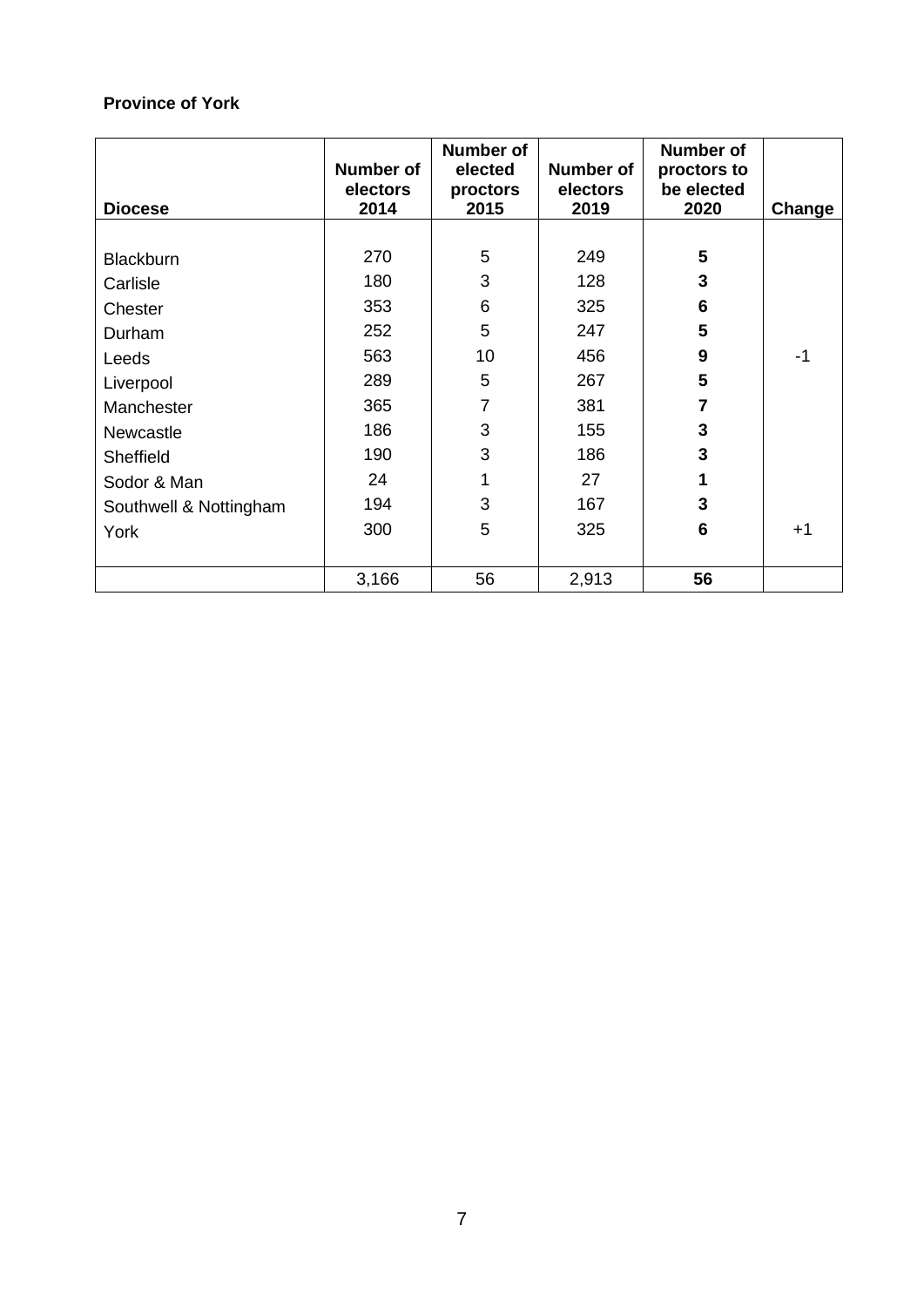# **House of Laity elections 2020 Number of members to be elected by each diocese**

|                             | <b>Number on</b>        | <b>Number of</b><br>elected | Number on               | <b>Number to</b>        |        |
|-----------------------------|-------------------------|-----------------------------|-------------------------|-------------------------|--------|
| <b>Diocese</b>              | electoral rolls<br>2014 | members<br>2015             | electoral rolls<br>2019 | be elected<br>2020      | Change |
|                             |                         |                             |                         |                         |        |
| Bath & Wells                | 31,028                  | $\sqrt{5}$                  | 24,823                  | $\overline{\mathbf{5}}$ |        |
| Birmingham                  | 15,143                  | $\ensuremath{\mathsf{3}}$   | 13,646                  | 3                       |        |
| <b>Bristol</b>              | 14,291                  | 3                           | 12,220                  | 3                       |        |
| Canterbury                  | 17,337                  | 3                           | 16,263                  | 3                       |        |
| Chelmsford                  | 43,398                  | 7                           | 39,934                  | 8                       | $+1$   |
| Chichester                  | 45,098                  | 8                           | 40,169                  | 8                       |        |
| Coventry                    | 15,131                  | 3                           | 15,310                  | 3                       |        |
| Derby                       | 15,814                  | $\mathsf 3$                 | 12,673                  | 3                       |        |
| Ely                         | 16,774                  | 3                           | 14,922                  | 3                       |        |
| Europe                      | 10,096                  | $\mathsf 3$                 | 11,400                  | 3                       |        |
| Exeter                      | 27,029                  | 4                           | 23,272                  | 4                       |        |
| Gloucester                  | 21,234                  | 4                           | 20,800                  | 3                       | $-1$   |
| Guildford                   | 26,071                  | 4                           | 21,791                  | 4                       |        |
| Hereford                    | 15,146                  | $\mathsf 3$                 | 12,606                  | $\mathbf{3}$            |        |
| Leicester                   | 15,695                  | 3                           | 15,300                  | 3                       |        |
| Lichfield                   | 37,546                  | 6                           | 37,013                  | $\overline{7}$          | $+1$   |
| Lincoln                     | 22,299                  | 4                           | 23,618                  | 5                       | $+1$   |
| London                      | 68,484                  | 11                          | 59,665                  | 11                      |        |
| Norwich                     | 16,555                  | 3                           | 17,033                  | 3                       |        |
| Oxford                      | 51,048                  | 8                           | 48,385                  | $\boldsymbol{9}$        | $+1$   |
| Peterborough                | 19,143                  | $\mathsf 3$                 | 17,700                  | $\mathbf{3}$            |        |
| Portsmouth                  | 14,547                  | 3                           | 12,273                  | 3                       |        |
| Rochester                   | 27,079                  | 5                           | 21,525                  | 4                       | $-1$   |
| St Albans                   | 32,730                  | 5                           | 27,070                  | 5                       |        |
| St Edmundsbury &<br>Ipswich | 20,053                  | 3                           | 17,027                  | $\mathbf{3}$            |        |
| Salisbury                   | 35,246                  | 6                           | 30,857                  | 6                       |        |
| Southwark                   | 42,304                  | 7                           | 36,724                  | $\overline{\mathbf{7}}$ |        |
| Truro                       | 13,727                  | 3                           | 11,041                  | 3                       |        |
| Winchester <sup>2</sup>     | 28,180                  | 5                           | 22,799                  | 4                       | $-1$   |
| Worcester                   | 14,796                  | 3                           | 11,914                  | 3                       |        |
|                             | 773,022                 | 134                         | 689,763                 | 135                     | $+1$   |

 $2$  This figure excludes the 2 lay members elected by the deaneries of Jersey and Guernsey under the provisions of the Channel Islands (Representation) Measure 1931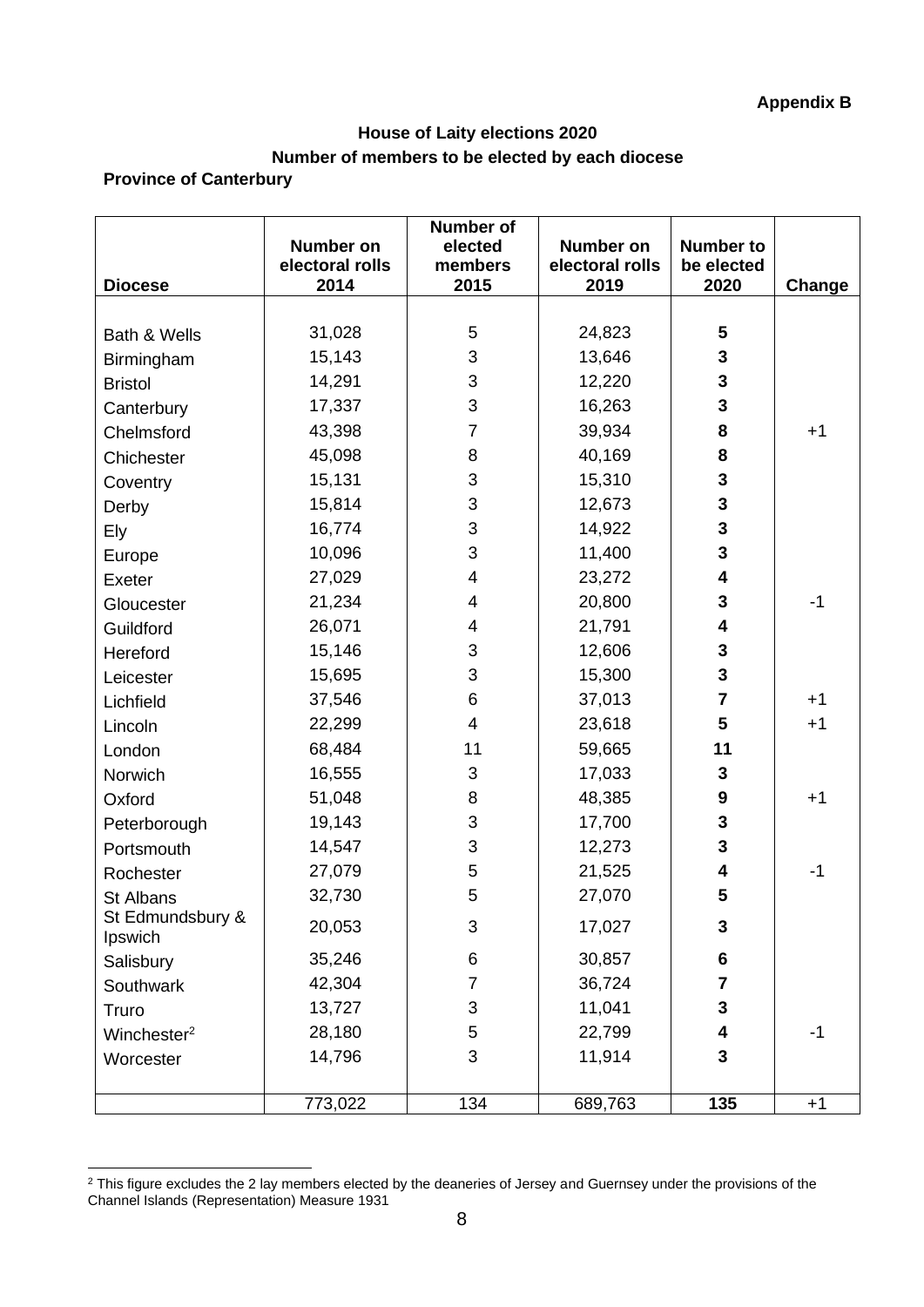| <b>Diocese</b>            | <b>Number on</b><br>electoral rolls<br>2014 | <b>Number of</b><br>elected<br>members<br>2015 | <b>Number on</b><br>electoral rolls<br>2019 | <b>Number to</b><br>be elected<br>2020 | Change |
|---------------------------|---------------------------------------------|------------------------------------------------|---------------------------------------------|----------------------------------------|--------|
|                           |                                             |                                                |                                             |                                        |        |
| <b>Blackburn</b>          | 29,025                                      | 6                                              | 24,581                                      | 6                                      |        |
| Carlisle                  | 17,674                                      | 4                                              | 13,676                                      | 3                                      | -1     |
| Chester                   | 37,787                                      | 8                                              | 30,140                                      | 8                                      |        |
| Durham                    | 18,537                                      | 4                                              | 16,494                                      | 4                                      |        |
| Leeds                     | 39,064                                      | 9                                              | 32,320                                      | 9                                      |        |
| Liverpool                 | 23,131                                      | 5                                              | 18,289                                      | 5                                      |        |
| Manchester                | 27,735                                      | 6                                              | 21,404                                      | 6                                      |        |
| Newcastle                 | 15,240                                      | 3                                              | 13,064                                      | 3                                      |        |
| Sheffield                 | 15,344                                      | 3                                              | 14,769                                      | 3                                      |        |
| Sodor & Man               | 2,209                                       |                                                | 2,000                                       | 1                                      |        |
| Southwell &<br>Nottingham | 19,300                                      | $\overline{4}$                                 | 16,136                                      | 4                                      |        |
| York                      | 27,939                                      | 6                                              | 24,078                                      | 6                                      |        |
|                           | 272,985                                     | 59                                             | 226,951                                     | 58                                     | -1     |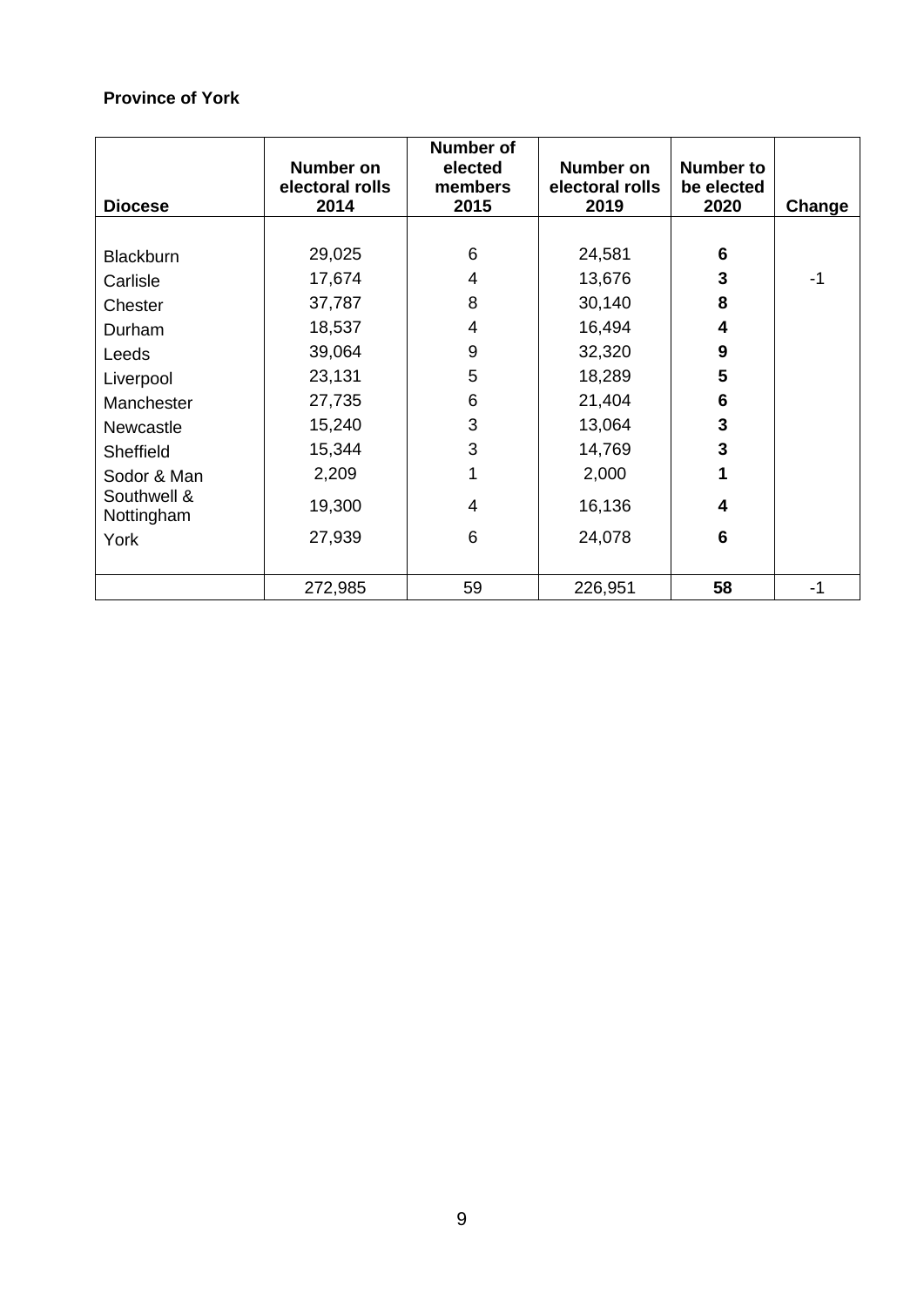# **Elected membership of the General Synod**

| <b>Diocese</b>          | <b>Elected Proctors</b> |                         | <b>Elected Laity</b> |                         | <b>Total Elected</b> | Change           |      |
|-------------------------|-------------------------|-------------------------|----------------------|-------------------------|----------------------|------------------|------|
|                         | 2015                    | 2020                    | 2015                 | 2020                    | 2015                 | 2020             |      |
|                         |                         |                         |                      |                         |                      |                  |      |
| Bath & Wells            | 4                       | $\overline{\mathbf{4}}$ | 5                    | $5\phantom{1}$          | $\boldsymbol{9}$     | $\boldsymbol{9}$ |      |
| Birmingham              | 3                       | $\mathbf{3}$            | 3                    | $\mathbf{3}$            | 6                    | $6\phantom{1}$   |      |
| <b>Bristol</b>          | 3                       | 3                       | 3                    | $\mathbf{3}$            | 6                    | $6\phantom{1}$   |      |
| Canterbury              | 3                       | $\overline{\mathbf{3}}$ | 3                    | $\overline{\mathbf{3}}$ | 6                    | $6\phantom{1}$   |      |
| Chelmsford              | $\overline{7}$          | $\overline{7}$          | $\overline{7}$       | 8                       | 14                   | 15               | $+1$ |
| Chichester              | 5                       | $6\phantom{1}$          | 8                    | 8                       | 13                   | 14               | $+1$ |
| Coventry                | 3                       | $\mathbf{3}$            | 3                    | $\mathbf{3}$            | 6                    | $6\phantom{1}$   |      |
| Derby                   | 3                       | $\mathbf{3}$            | 3                    | $\mathbf{3}$            | 6                    | $6\phantom{1}$   |      |
| Ely                     | 4                       | 4                       | 3                    | $\mathbf{3}$            | $\overline{7}$       | $\overline{7}$   |      |
| Europe                  | 3                       | $\mathbf{3}$            | 3                    | $\mathbf{3}$            | 6                    | $6\phantom{1}$   |      |
| Exeter                  | 4                       | 5                       | 4                    | $\overline{\mathbf{4}}$ | 8                    | $\boldsymbol{9}$ | $+1$ |
| Gloucester              | 3                       | $\mathbf{3}$            | 4                    | $\mathbf{3}$            | $\overline{7}$       | $6\phantom{1}$   | $-1$ |
| Guildford               | $\overline{\mathbf{4}}$ | $\overline{\mathbf{4}}$ | 4                    | $\overline{\mathbf{4}}$ | 8                    | 8                |      |
| Hereford                | 3                       | 3                       | 3                    | $\mathbf{3}$            | 6                    | $6\phantom{1}$   |      |
| Leicester               | 3                       | $\mathbf{3}$            | 3                    | $\overline{\mathbf{3}}$ | 6                    | $6\phantom{1}$   |      |
| Lichfield               | 6                       | $6\phantom{1}$          | 6                    | $\overline{7}$          | 12                   | 13               | $+1$ |
| Lincoln                 | 4                       | $\mathbf{3}$            | 4                    | 5                       | 8                    | 8                |      |
| London                  | 11                      | 12                      | 11                   | 11                      | 22                   | 23               | $+1$ |
| Norwich                 | 4                       | $\overline{3}$          | $\mathsf 3$          | $\mathbf{3}$            | $\overline{7}$       | $6\phantom{1}$   | $-1$ |
| Oxford                  | 9                       | 11                      | 8                    | $\boldsymbol{9}$        | 17                   | 20               | $+3$ |
| Peterborough            | 3                       | 3                       | 3                    | $\mathbf{3}$            | 6                    | 6                |      |
| Portsmouth              | 3                       | $\mathbf{3}$            | 3                    | $\mathbf{3}$            | 6                    | $6\phantom{a}$   |      |
| Rochester               | 4                       | 3                       | 5                    | $\overline{\mathbf{4}}$ | 9                    | $\overline{7}$   | $-2$ |
| St Albans               | 5                       | 5                       | $\mathbf 5$          | 5                       | 10                   | 10               |      |
| St Eds & Ips            | 3                       | 3                       | 3                    | $\overline{\mathbf{3}}$ | 6                    | $6\phantom{1}6$  |      |
| Salisbury               | 5                       | 4                       | 6                    | $\bf 6$                 | 11                   | 10               | $-1$ |
| Southwark               | $\overline{7}$          | $\overline{7}$          | $\overline{7}$       | $\overline{7}$          | 14                   | 14               |      |
| Truro                   | 3                       | $\mathbf{3}$            | 3                    | $\mathbf{3}$            | 6                    | 6                |      |
| Winchester <sup>3</sup> | $\overline{\mathbf{4}}$ | $\mathbf{3}$            | 5                    | $\overline{\mathbf{4}}$ | 9                    | $\overline{7}$   | $-2$ |
| Worcester               | 3                       | $\mathbf{3}$            | 3                    | $\mathbf{3}$            | $\,6\,$              | $6\phantom{a}$   |      |
|                         |                         |                         |                      |                         |                      |                  |      |
|                         | 129                     | 129                     | 134                  | 135                     | 263                  | 264              | $+1$ |

 $3$  The figures for the diocese of Winchester exclude the 2 lay members elected by the deaneries of Jersey and Guernsey under the provisions of the Channel Islands (Representation) Measure and the appropriate Dean, who is not elected.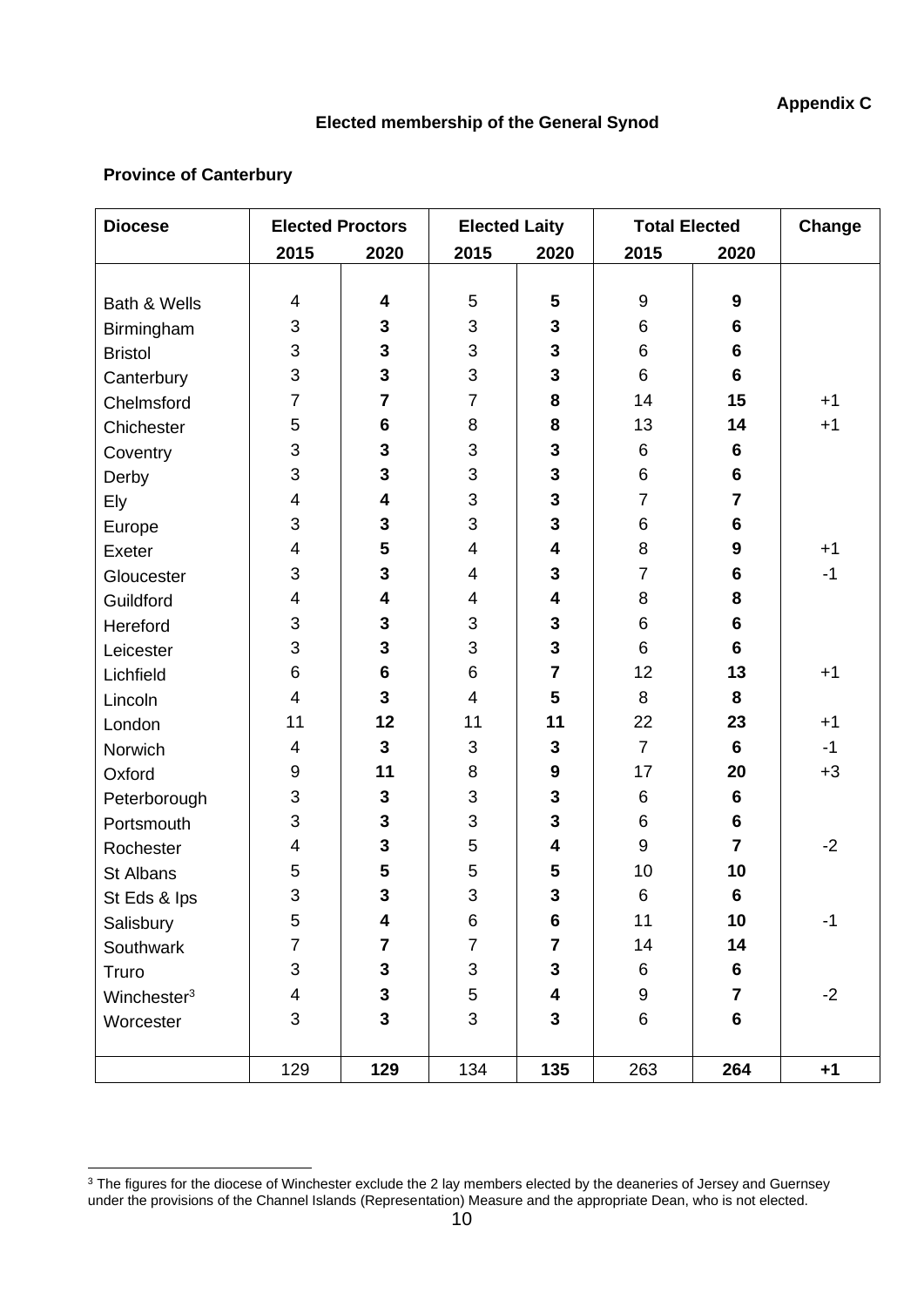| <b>Diocese</b>            |                | <b>Elected Proctors</b><br><b>Elected Laity</b> |                |      | <b>Total Elected</b> |                | Change |
|---------------------------|----------------|-------------------------------------------------|----------------|------|----------------------|----------------|--------|
|                           | 2015           | 2020                                            | 2015           | 2020 | 2015                 | 2020           |        |
|                           |                |                                                 |                |      |                      |                |        |
| <b>Blackburn</b>          | 5              | 5                                               | 6              | 6    | 11                   | 11             |        |
| Carlisle                  | 3              | 3                                               | $\overline{4}$ | 3    | $\overline{7}$       | 6              | -1     |
| Chester                   | 6              | $6\phantom{1}$                                  | 8              | 8    | 14                   | 14             |        |
| Durham                    | 5              | 5                                               | $\overline{4}$ | 4    | 9                    | 9              |        |
| Leeds                     | 10             | 9                                               | 9              | 9    | 19                   | 18             | $-1$   |
| Liverpool                 | 5              | 5                                               | 5              | 5    | 10                   | 10             |        |
| Manchester                | $\overline{7}$ | $\overline{7}$                                  | 6              | 6    | 13                   | 13             |        |
| Newcastle                 | 3              | 3                                               | 3              | 3    | 6                    | 6              |        |
| Sheffield                 | 3              | 3                                               | 3              | 3    | 6                    | 6              |        |
| Sodor & Man               | 1              | 1                                               | 1              | 1    | $\overline{2}$       | $\overline{2}$ |        |
| Southwell &<br>Nottingham | 3              | 3                                               | 4              | 4    | $\overline{7}$       | 7              |        |
| York                      | 5              | $6\phantom{1}$                                  | 6              | 6    | 11                   | 12             | $+1$   |
|                           |                |                                                 |                |      |                      |                |        |
|                           | 56             | 56                                              | 59             | 58   | 115                  | 114            | $-1$   |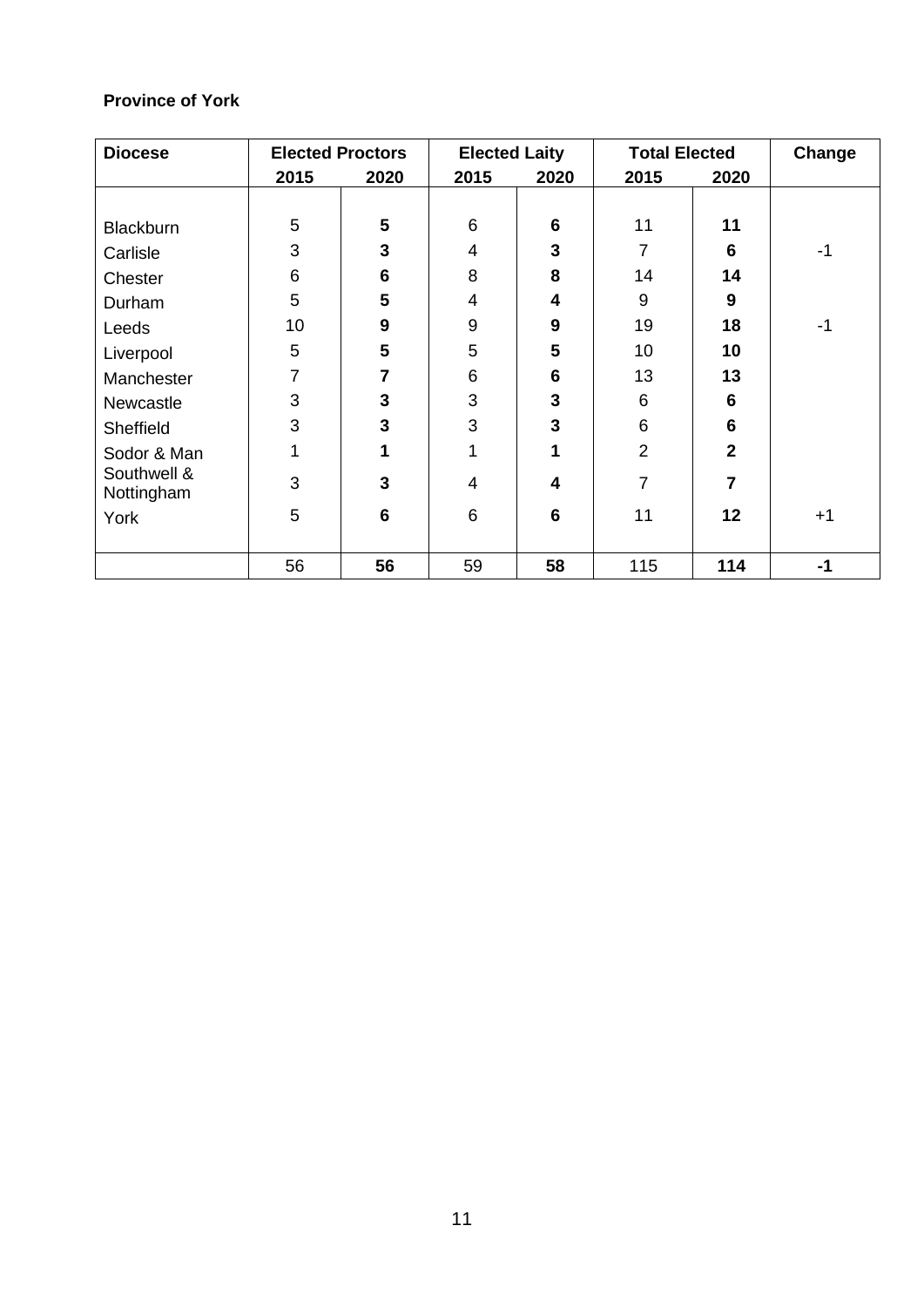**Appendix D**

# **Proposed composition of the General Synod 2020-2025**

|                                             | <b>Canterbury</b> | <b>York</b>    | <b>Either</b><br><b>Province</b> | <b>Totals</b>  |
|---------------------------------------------|-------------------|----------------|----------------------------------|----------------|
| <b>House of Bishops</b>                     |                   |                |                                  |                |
| Diocesan Bishops                            | 30                | 12             |                                  | 42             |
| Suffragan Bishops                           | 6                 | $\overline{4}$ |                                  | 10             |
|                                             | 36                | 16             |                                  | 52             |
| <b>House of Clergy</b>                      |                   |                |                                  |                |
| Deans                                       | 3                 | $\overline{2}$ |                                  | 5              |
| <b>Diocesan Proctors</b>                    | 129               | 56             |                                  | 185            |
| <b>University Proctors</b>                  |                   |                | 4                                | $\overline{4}$ |
| Religious                                   |                   |                | $\overline{2}$                   | $\overline{2}$ |
| Chaplain General                            | $\mathbf 1$       |                |                                  | 1              |
| <b>Service Chaplains</b>                    | 3                 |                |                                  | 3              |
| <b>Channel Islands Dean</b>                 | 1                 |                |                                  | 1              |
| Co-opted                                    | 3                 | $\overline{2}$ |                                  | 5              |
| (not necessarily filled)                    |                   |                |                                  |                |
|                                             | 140               | 60             | 6                                | 206            |
| <b>House of Laity</b>                       |                   |                |                                  |                |
| <b>Elected Laity</b>                        | 135               | 58             |                                  | 193            |
| <b>Channel Islands</b>                      | $\overline{2}$    |                |                                  | $\overline{2}$ |
| Religious                                   |                   |                | $\overline{2}$                   | $\overline{2}$ |
| Lay Armed Forces                            |                   |                | 3                                | 3              |
| ex officio                                  |                   |                | $\overline{2}$                   | $\overline{2}$ |
| Co-opted                                    | 3                 | $\overline{2}$ |                                  | 5              |
| (not necessarily filled)                    |                   |                |                                  |                |
|                                             | 140               | 60             | $\overline{7}$                   | 207            |
| <b>House not specific</b>                   |                   |                |                                  |                |
| <b>Armed Services</b>                       |                   |                | 1                                | 1              |
| <b>Legal Officers</b>                       |                   |                | 3                                | 3              |
| ex officio                                  |                   |                | $\overline{2}$                   | $\overline{2}$ |
| Appointed members<br>(Archbishops' Council) |                   |                | 6                                | $\,6$          |
|                                             |                   |                | 12                               | 12             |
| <b>Totals</b>                               | 316               | 136            | 24                               | 476            |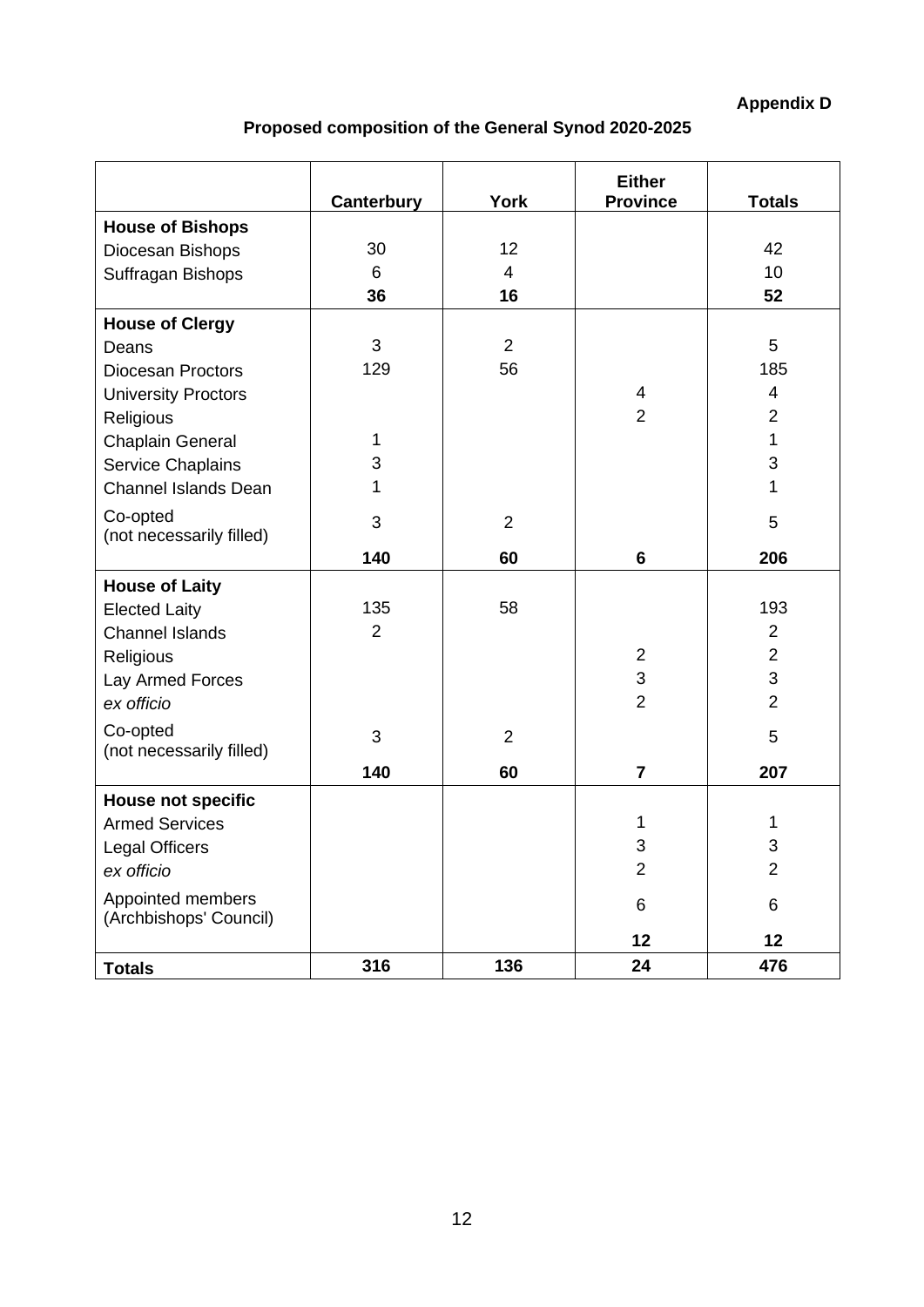**Appendix E**

### **House of Laity elections 2020**

## **Number of members to be elected by each diocese based on a 75:25 proportion between the Province of Canterbury and Province of York**

|                         | Number on<br>electoral rolls | <b>Number of</b><br>elected | <b>Number on</b><br>electoral | Number to be<br>elected 2020 |        |
|-------------------------|------------------------------|-----------------------------|-------------------------------|------------------------------|--------|
| <b>Diocese</b>          | 2014                         | members 2015                | <b>rolls 2019</b>             | 75%                          | Change |
|                         |                              |                             |                               |                              |        |
| Bath & Wells            | 31,028                       | 5                           | 24,823                        | 5                            |        |
| Birmingham              | 15,143                       | 3                           | 13,646                        | 3                            |        |
| <b>Bristol</b>          | 14,291                       | 3                           | 12,220                        | 3                            |        |
| Canterbury              | 17,337                       | 3                           | 16,263                        | 3                            |        |
| Chelmsford              | 43,398                       | $\overline{7}$              | 39,934                        | 8                            | $+1$   |
| Chichester              | 45,098                       | 8                           | 40,169                        | 8                            |        |
| Coventry                | 15,131                       | 3                           | 15,310                        | 3                            |        |
| Derby                   | 15,814                       | 3                           | 12,673                        | 3                            |        |
| Ely                     | 16,774                       | 3                           | 14,922                        | 3                            |        |
| Europe                  | 10,096                       | 3                           | 11,400                        | 3                            |        |
| Exeter                  | 27,029                       | $\overline{\mathcal{A}}$    | 23,272                        | 5                            | $+1$   |
| Gloucester              | 21,234                       | 4                           | 20,800                        | 4                            |        |
| Guildford               | 26,071                       | 4                           | 21,791                        | 5                            | $+1$   |
| Hereford                | 15,146                       | 3                           | 12,606                        | 3                            |        |
| Leicester               | 15,695                       | 3                           | 15,300                        | 3                            |        |
| Lichfield               | 37,546                       | 6                           | 37,013                        | 8                            | $+2$   |
| Lincoln                 | 22,299                       | $\overline{\mathcal{A}}$    | 23,618                        | 5                            | $+1$   |
| London                  | 68,484                       | 11                          | 59,665                        | 12                           | $+1$   |
| Norwich                 | 16,555                       | 3                           | 17,033                        | 3                            |        |
| Oxford                  | 51,048                       | 8                           | 48,385                        | 10                           | $+2$   |
| Peterborough            | 19,143                       | 3                           | 17,700                        | 3                            |        |
| Portsmouth              | 14,547                       | 3                           | 12,273                        | 3                            |        |
| Rochester               | 27,079                       | 5                           | 21,525                        | 5                            |        |
| St Albans               | 32,730                       | 5                           | 27,070                        | 6                            | $+1$   |
| St Eds & Ips            | 20,053                       | 3                           | 17,027                        | 3                            |        |
| Salisbury               | 35,246                       | 6                           | 30,857                        | 6                            |        |
| Southwark               | 42,304                       | $\overline{7}$              | 36,724                        | 8                            | $+1$   |
| Truro                   | 13,727                       | 3                           | 11,041                        | 3                            |        |
| Winchester <sup>1</sup> | 28,180                       | 5                           | 22,799                        | 5                            |        |
| Worcester               | 14,796                       | 3                           | 11,914                        | $\mathbf{3}$                 |        |
|                         |                              |                             |                               |                              |        |
|                         | 773,022                      | 134                         | 689,763                       | 145                          | 11     |

<sup>&</sup>lt;sup>1</sup> This figure excludes the 2 lay members elected by the deaneries of Jersey and Guernsey under the provisions of the Channel Islands (Representation) Measure 1931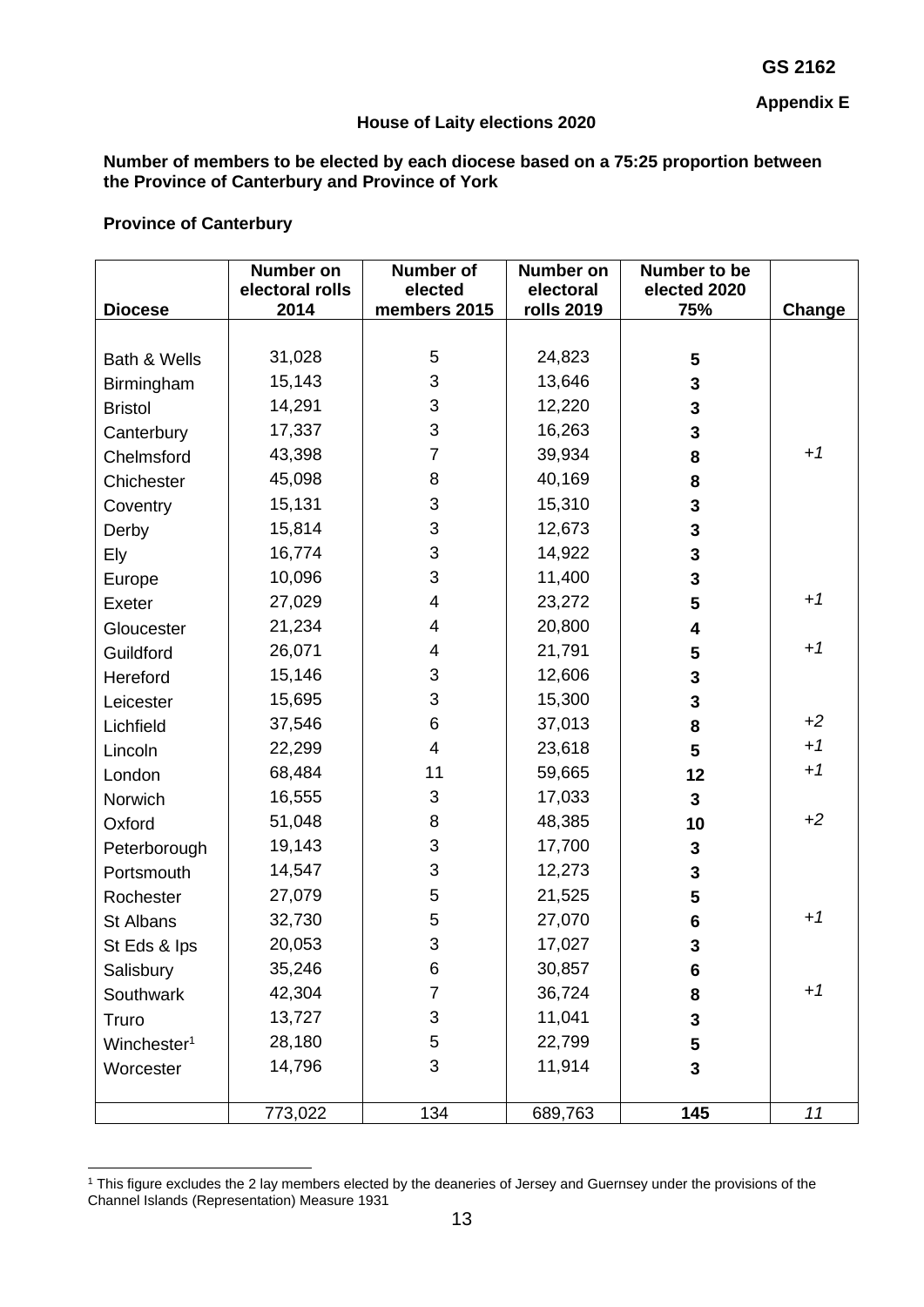|                  | <b>Number on</b><br>electoral rolls | <b>Number of</b><br>elected | <b>Number on</b><br>electoral | Number to be<br>elected 2020 |        |
|------------------|-------------------------------------|-----------------------------|-------------------------------|------------------------------|--------|
| <b>Diocese</b>   | 2014                                | members 2015                | <b>rolls 2019</b>             | 25%                          | Change |
|                  |                                     |                             |                               |                              |        |
| <b>Blackburn</b> | 29,025                              | 6                           | 24,581                        | 5                            | $-1$   |
| Carlisle         | 17,674                              | 4                           | 13,676                        | 3                            | -1     |
| Chester          | 37,787                              | 8                           | 30,140                        | 7                            | $-1$   |
| Durham           | 18,537                              | 4                           | 16,494                        | 3                            | $-1$   |
| Leeds            | 39,064                              | 9                           | 32,320                        |                              | $-2$   |
| Liverpool        | 23,131                              | 5                           | 18,289                        | 3                            | $-2$   |
| Manchester       | 27,735                              | 6                           | 21,404                        | 5                            | $-1$   |
| Newcastle        | 15,240                              | 3                           | 13,064                        | 3                            |        |
| Sheffield        | 15,344                              | 3                           | 14,769                        | 3                            |        |
| Sodor & Man      | 2,209                               |                             | 2,000                         |                              |        |
| Southwell &      | 19,300                              | 4                           | 16,136                        | 3                            | -1     |
| Nottingham       |                                     | 6                           |                               |                              |        |
| York             | 27,939                              |                             | 24,078                        | 5                            | -1     |
|                  | 272,985                             | 59                          | 226,951                       | 48                           | $-11$  |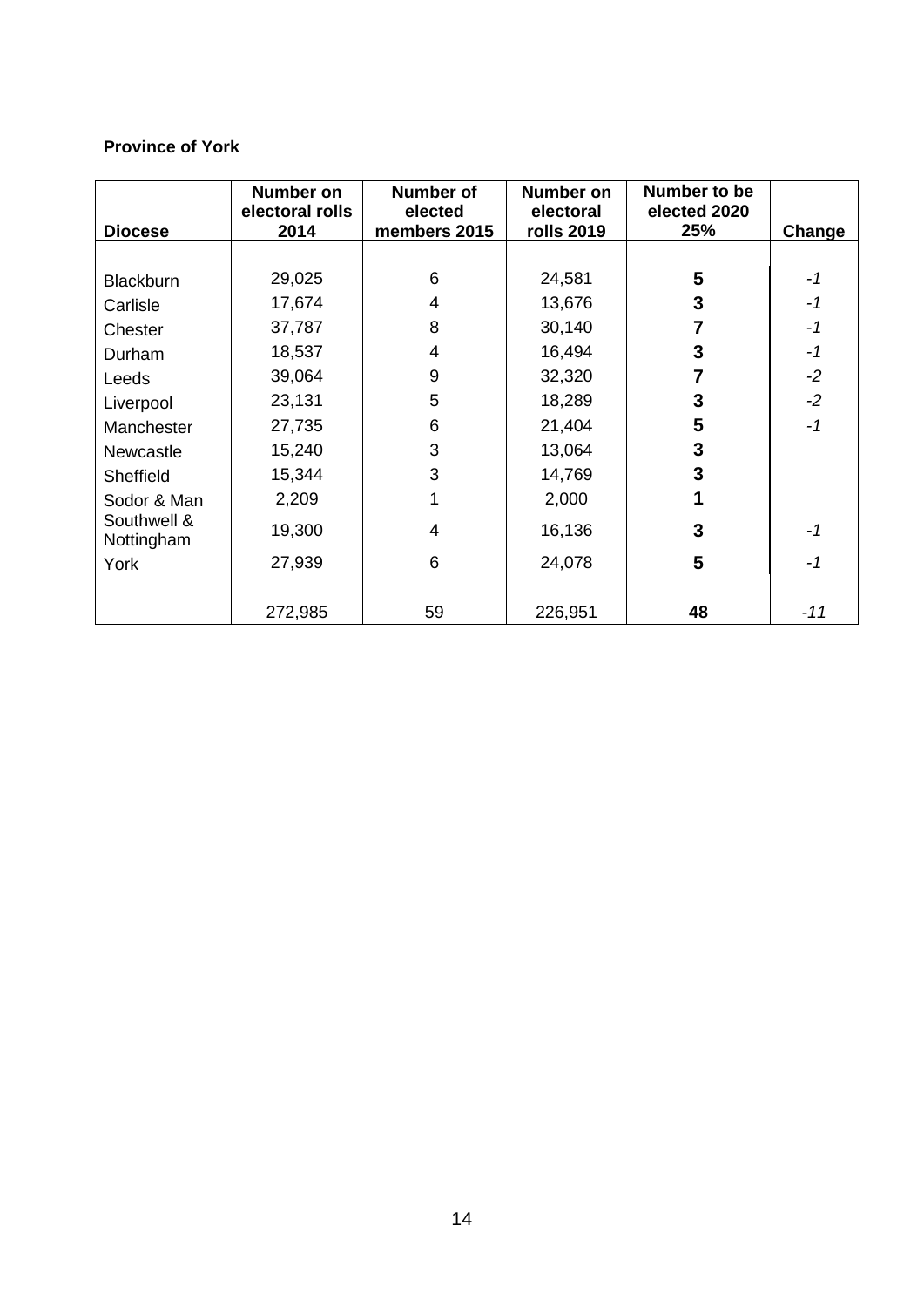# **Appendix F**

## **Provisional timetable for elections to General Synod in 2020**

The present General Synod will be dissolved when the Convocations are dissolved by Royal Writs. This is expected to be on or very shortly after Tuesday 14 July 2020 following the July group of sessions. The following provisional timetable is provided on that basis:



The 'nomination period' must not be less than **28 days**

The 'voting period' must not be less than **21 days**

| 1              | Notification to electors of the election timetable<br>to be followed in the diocese and issue of<br>invitation to nominate | Not later than Tuesday 21 July                                                              |
|----------------|----------------------------------------------------------------------------------------------------------------------------|---------------------------------------------------------------------------------------------|
| $\overline{2}$ | Notification of the validity of any nomination                                                                             | As soon as any nomination is<br>received                                                    |
| 3              | Closing date for nominations                                                                                               | Friday 4 September                                                                          |
| 4              | Issue of voting invitations                                                                                                | <b>Friday 18 September</b>                                                                  |
| 5              | Closing date for return of votes                                                                                           | <b>Friday 9 October</b>                                                                     |
| 6              | Day of the Count                                                                                                           | Monday 12, Tuesday 13, Wednesday<br>14 or Thursday 15 October                               |
| 7              | Names and addresses of those elected and<br>result sheet to be sent to the <b>Clerk to the</b><br>Synod                    | Not later than the fourth working day<br>after the date of the declaration of the<br>result |